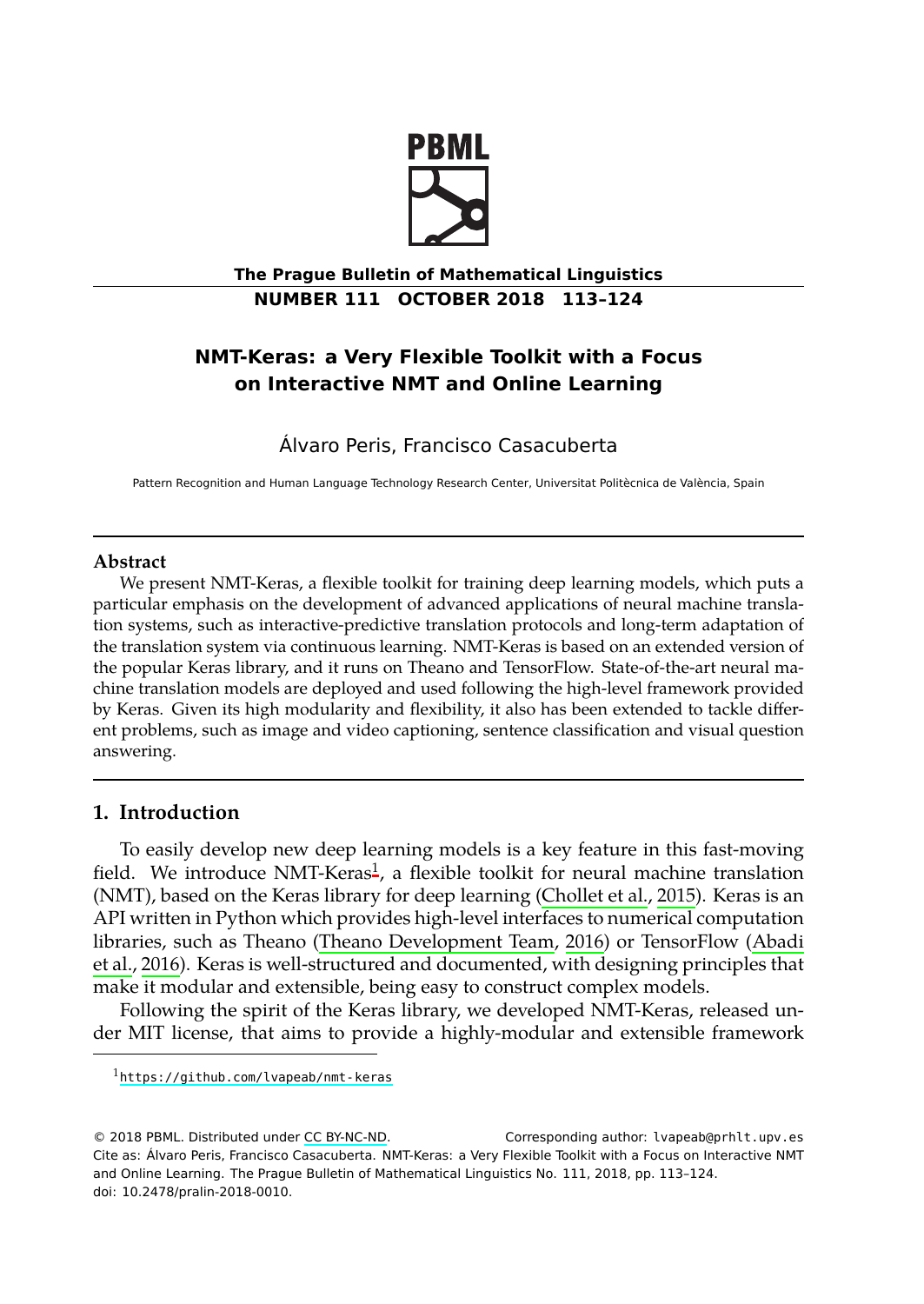PBML 111 OCTO[BER 2018](#page-11-1)

to NMT. NMT-Keras supports advanced features, including support of interactivepredictive NMT (INMT) (Barrachina et al., 2009; Peris et al., 2017c) protocols, continuous adaptation (Peris et al., 2017a) and active learning (Peris and Casacuberta, 2018b) strategies. An additional goal, is to ease the usage of the library, but allowing the user to configure most of the options involving the NMT process.

Since its introduction (Sutskever et al., 2014; Cho et al., 2014), NMT has advanced by leaps and bounds. Several toolkits currently offer fully-fledged NMT systems. Among them, we can highlight OpenNMT (Klein et al., 2017), Tensor2Tensor (Vaswani et al., 2018) or Nematus (Sennrich et al., 2017). NMT-Keras differentiat[es](#page-1-0) from them by offering interactive-predictive and long-term learning functionalities, with the final goal of fostering a more [p](#page-1-1)roductive usage of the NMT system.

This document describes the main design and features of NMT-Keras. First, we review the deep learning framework which is the basis of the toolkit. Next, we summarize the principal features and functionality of the library. We conclude by showing translation and INMT results.

## **2. Design**

NMT-Keras relies on two main libraries: a modified version of Keras<sup>2</sup>, which provides the framework for training the neural models; and a wrapper around it, named Multimodal Keras Wrapper<sup>3</sup>, designed to ease the usage of Keras and the management of data.These tools represent a general deep learning framework, able to tackle different problems, involving several data modalities. The problem of NMT is an instantiation of the s[equence-to](#page-0-1)-sequence task, applied to textual inputs and outputs. NMT-Keras is designed to tackle this particular task. The reason for relying on a fork of Keras is because this allows us to independently design functions for our problems at hand, which may be confusing for the general audience of Keras. However, in a near future we hope to integrate our contributions into the main Keras repository. In this section, we describe these components and their relationships in our framework.

## <span id="page-1-0"></span>**2.1[. Keras](https://github.com/MarcBS/keras)**

<span id="page-1-1"></span>As mentioned in [Section 1, Keras is a high-leve](https://github.com/lvapeab/multimodal_keras_wrapper)l deep learning API, which provides a neat interface to numerical computation libraries. Keras allows to easily implement complex deep learning models by defining the layers as building blocks. This simplicity, together with the quality of its code, has made Keras to be one of the most popular deep learning frameworks. It is also well-documented, and supported by a large community, which fosters its usage.

<sup>2</sup>https://github.com/MarcBS/keras

<sup>3</sup>https://github.com/lvapeab/multimodal\_keras\_wrapper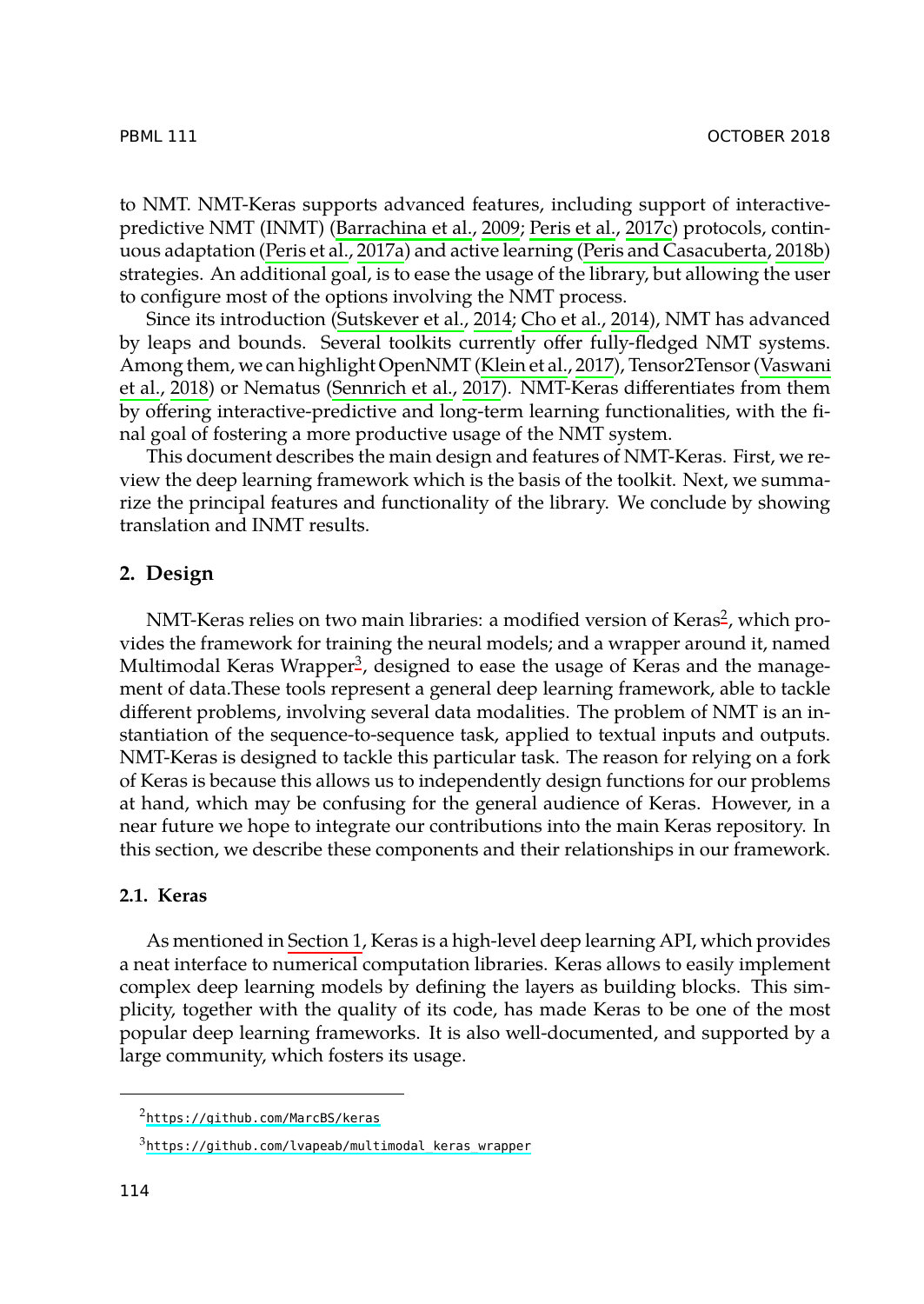In Keras, a model is defined as a directed graph of layers or operations, containing one or more inputs and one or more outputs. Once a model has been defined, it is compiled for training, aiming to minimize a loss function. The optimization process is carried out, via stochastic gradient descent (SGD), by means of an optimizer.

Once the model is compiled, we feed it with data, training it as desired. Once a model is trained, it is ready to be applied on new input data.

#### **2.2. Multimodal Keras Wrapper**

The Multimodal Keras Wrapper allows to handle the training and application of complex Keras models, data management (including multimodal data) and application of additional callbacks during training. The wrapper defines two main objects and includes a number of extra features:

- **Dataset:** A Dataset object is a database adapted for Keras, which acts as data provider. It manages the data splits (training, validation, test). It accepts several data types, including text, images, videos and categorical labels. In the case of text, the Dataset object builds the vocabularies, loads and encodes text into a numerical representation and also decodes the outputs of the network into natural language. In the case of images or videos, it also nor[malizes and equa](#page-8-2)lizes the images; and can apply d[at](#page-2-0)a augmentation.
- **Model wrapper:** This is the core of the wrapper around Keras. It connects the Keras library with the Dataset object and manages the functions for training and applying the Keras models. When dealing with sequence-to-sequence models, it implements a beam search procedure. It also contains a training visualization module and ready-to-use convolutional neural networks (CNN) architectures.
- **Extra:** Additional functionalities include extra callbacks, I/O management and evaluation of the system outputs. For computing the translation quality metrics of the models, we use the coco-caption evaluation tool (Chen et al., 2015), which provides common evaluation metrics: BLEU, METEOR, CIDEr, and ROUGE-L. Moreover, we modified it<sup>4</sup> to also include TER.

## <span id="page-2-0"></span>**2.3[. NMT-Keras](https://github.com/lvapeab/coco-caption)**

The NMT-Keras library makes use of the aforementioned libraries, for building a complete NMT toolkit. The library is compatible with Python 2 and 3. The training of NMT models is done with the main.py file. The hyperparameters are set via a configuration file (config.py), and can also be set from the command line interface. To train a NMT system with NMT-Keras is straightforward:

- 1. Set the desired configuration in config.py.
- 2. Launch main.py.

<sup>4</sup>https://github.com/lvapeab/coco-caption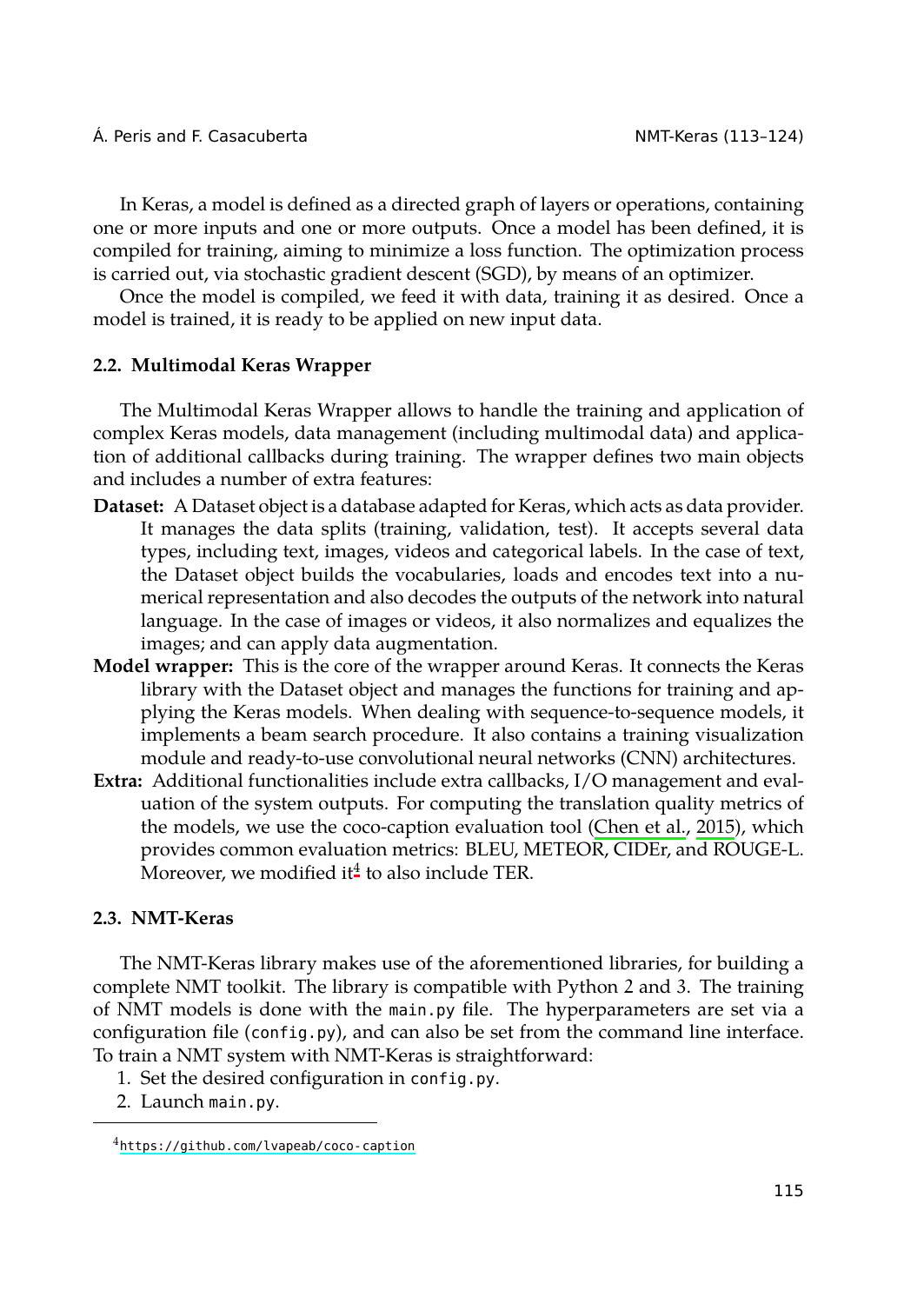The training process will then prepare the data, constructing the Dataset object and the Keras model. The default models implemented in NMT-Keras are an attentional RNN encoder–decoder (Bahdanau et al., 2015; Sennrich et al., 2017), and the Transformer model (Vaswani et al., 2017). Once the model is compiled, the training process starts, following the specified co[nfiguration. For translating new tex](#page-9-0)t with a trained model, we use beam [search.](#page-8-3)

## **3. F[eatures](#page-10-0)**

As we keep our Keras fork constantly up-to-date with the original library, NMT-Kera[s has access to the full Ker](#page-9-1)[as functionality](#page-9-2), incl[uding \(but not limited t](#page-9-3)o):

- **Layers:** [Fully-connected layers, CN](#page-11-2)N, recurre[nt neural networks](#page-9-4) (RNN), inc[luding](#page-11-3) [long](#page-11-3) short-term memory (L[STM\) \(Hochreite](#page-9-5)r [and](#page-9-5) Schmidhuber, 1997), gated recur[rent u](#page-11-4)nits (GRU) (Cho et al., 2014) and their bidirectional (Sch[uster and](#page-11-4) [Paliw](#page-11-4)al, 1997) version, embeddings, noise, dropout (Srivastava et al., 2014) and batch normalization (Ioffe and Szegedy, 2015) layers.
- **Initializers:** The weights of a model can be initialized to a constant value, to values drawn from statistical distributions or according to the strategies proposed by Glorot and Bengio (2010), He et al. (2015) and Klambauer et al. (2017).
- **Optimizers:** A number of SGD variants are implemented: vanilla SGD, RMSProp (Tieleman and Hinton, 2012), Adagrad (Duchi et al., 2011), Adadelta (Zeiler, 2012), Adam and Adamax (Kingma and Ba, 2014). The learning rate can be scheduled according to several strategie[s \(linear, exponential, "](#page-8-4)noam" (V[aswani](#page-10-1) [et al.](#page-10-1), [2017](#page-10-1))).
- **Regularizers and constraints:** Ke[ras allows to set pen](#page-10-2)alties and constraints to the parameters and to the layer outputs of the model.

Our version of Keras implements additi[onal layers, useful fo](#page-8-5)r sequence-to-sequence problems:

- **Improved RNNs:** All RNN archit[ectures can be used](#page-11-4) in an autoregressive way, i.e. taking into account the previously gene[rated token](#page-11-5). [They](#page-11-5) also integrate attention mechanisms, supporting the *add* (Bahdanau et al., 2015) and *dot* (Luong et al., 2015) models.
- **Conditional RNNs:** Conditional (Sennrich et al., 2017) LSTM/GRU layers, consisting in cascaded applications of LSTM/GRU cells, with attention models in between.
- **Multi-input RNNs:** LSTM/GRU networks with two and three different inputs and independent attention mechanisms (Bolaños et al., 2018).
- **Transformer layers:** Multi-head attention layers, positional encodings and positionwise feed-forward networks (Vaswani et al., 2017).

**Convolutional layers:** Class activation maps (Zhou et al., 2016).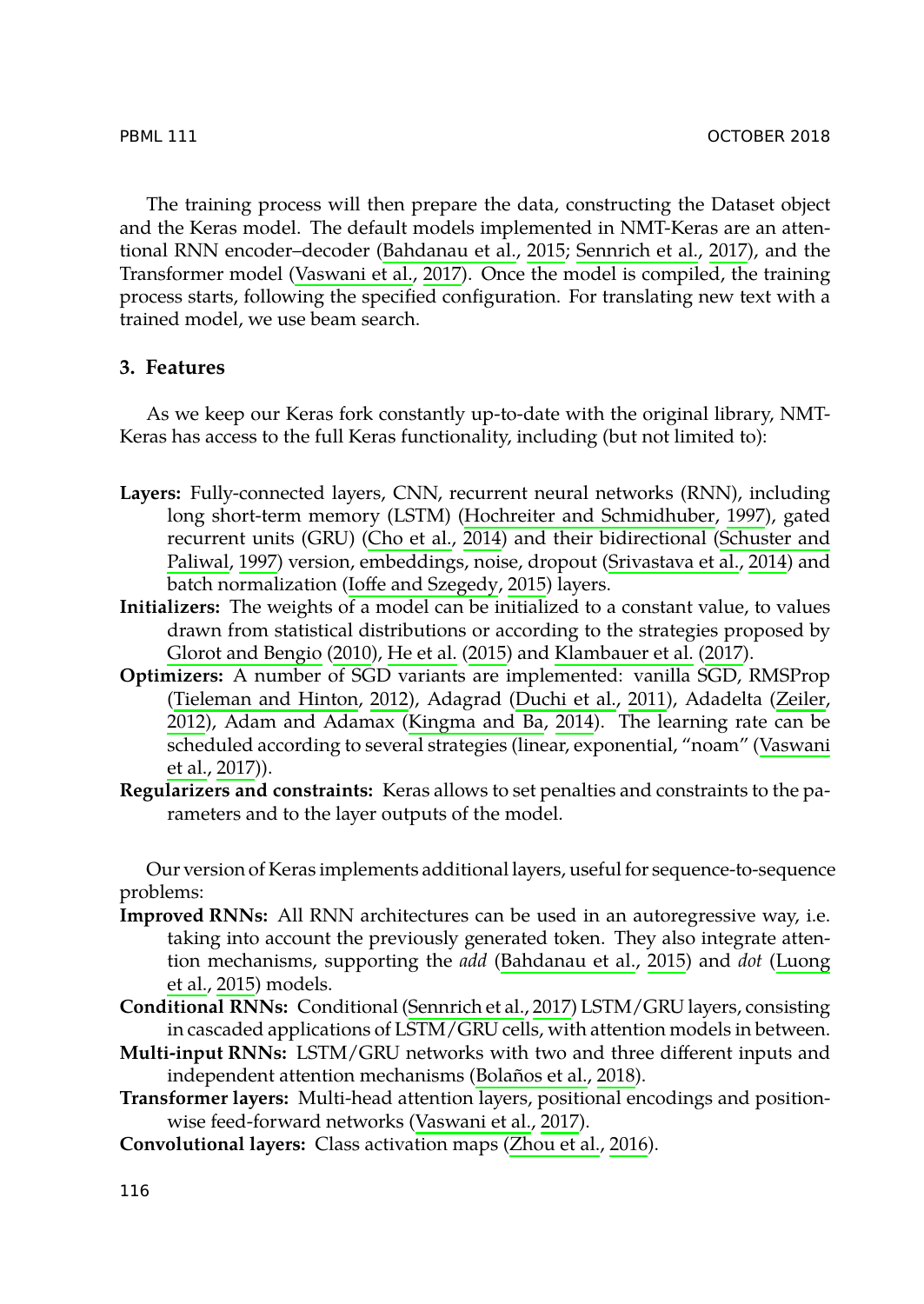Finally, NMT-Keras supports a number of additional options. Here we list the most important ones, but we refer the reader to the library documentation<sup>5</sup> for an exhaustive listing of all available options:

- **Deep models:** Deep residual RNN layers, deep output layers (Pascanu et al., 2014) and deep fully-connected layers for initializing the state of the RNN decoder.
- **Embeddings:** [Incorporation](#page-9-6) of pre-trained embeddings in the NMT [model and em](#page-10-3)bedding scaling options.
- **Regu[lariza](#page-10-3)tion strategies:** Label smoothing (Szegedy et al., 2015), early-stop, weight decay, doubly stochastic attention regularizer (Xu et al., [2015\) and a fi](#page-9-7)ne-grained application of dropout.
- **Search options:** Normalization of the beam search process by length and coverage penalty. The search can be also constrained according to the length of the input/output sequences.
- **Unknown word replacement:** Replace unknown words according to the attention model (Jean et al., 2015). The replacement may rely on a statistical dictionary.
- **Tokenizing options:** Including full support to byte-pair-encoding (Sennrich et al., 2016).
- **Integration with other tools:** Support for Spearmint (Gelbart et al., 2914), for Bayesian optimization of the hyperparameters and Tensorboard, the visualization tool of TensorFlow.

Apart from these model options, NMT-Keras also contains scripts for ensemble decoding and generation of N-best lists; sentence scoring, model averaging and construction of statistical dictionaries (for unknown words replacement). It also contains [a client-server architec](#page-8-6)ture, which allows to access to NMT-Keras via web. Finally, in order to introduce newcomers to NMT-Keras, a set of tutorials are available, explaining step-by-step how to construct a NMT system.

#### **3.1. Interactive-predictive machine translation**

The interactive-predictive machine translation (IMT) framework constitutes an efficient alternative to the regular post-editing of machine translation; with the aim of [obtaining high-quality transla](https://nmt-keras.readthedocs.io)tions minimizing the human effort required for this (Barrachina et al., 2009). IMT is a collaborative symbiosis between human and system, consisting in an iterative process in which, at each iteration, the user introduces a correction to the system hypothesis. The system takes into account the correction and provides an alternative hypothesis, considering the feedback from the user. Figure 1 shows an example of the IMT protocol.

<sup>5</sup>https://nmt-keras.readthedocs.io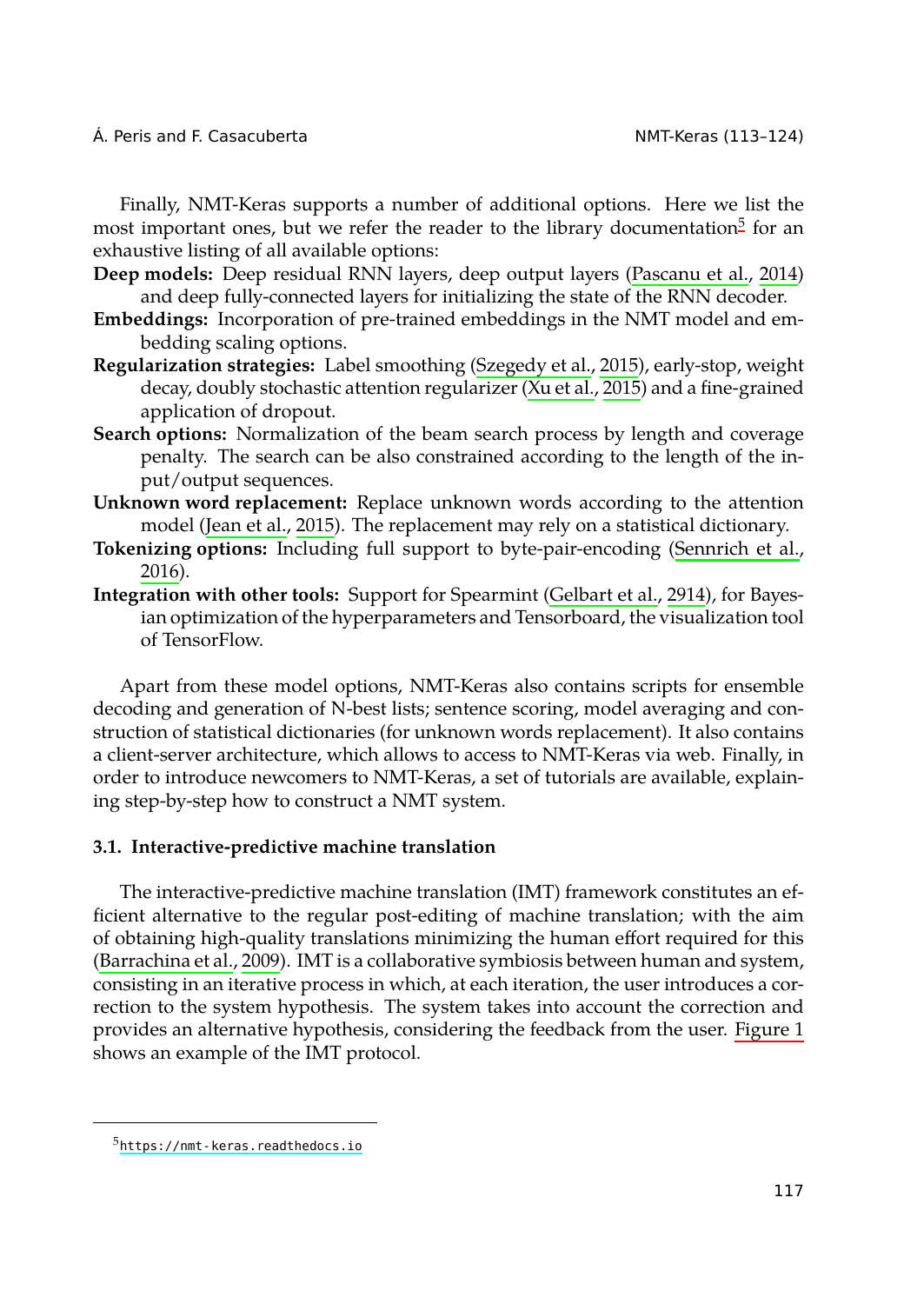This protocol has show to be es[pecially effective when](#page-10-4) [combin](#page-10-4)ed with NMT (Knowles and Koehn, 2[01](#page-5-0)6; Peris et al., 2017c). NMT-Keras implements the interactive protocols described by Peris et al. (2017c). Moreover, they [can](#page-5-1) [be co](#page-5-1)mbined with online learning (OL) or active learning methods, which allow to specialize the system into a given domain or to the preferences of a user (Peris and Casacuberta, 2018a). These protocols are also implemented in NMT-Keras. We built a demo website<sup>6</sup> of these interactive, adaptive systems using the client-server features of the toolkit (Figure 2).

| Source: |            | They are lost forever.                                       |  |  |
|---------|------------|--------------------------------------------------------------|--|--|
| Target: |            | Ils sont perdus à jamais.                                    |  |  |
| 0       | MТ         | Ils sont perdus pour toujours.                               |  |  |
| 1       | User<br>MT | Ils sont perdus apour toujours.<br>Ils sont perdus à jamais. |  |  |
|         | User       | Ils sont perdus à jamais.                                    |  |  |

<span id="page-5-1"></span>*Figure 1. IMT session. The user introduces in iteration 1 a character correction (boxed). The MT system modifies its hypothesis, taking into account this feedback.*

| <b>PRHU</b>                                                                                                                                        | INTERACTIVE NEURAL MACHINE TRANSLATION | MORE INFO. | CONTACT                                                                                                                                                 | <b>UNIVERSIT</b> |
|----------------------------------------------------------------------------------------------------------------------------------------------------|----------------------------------------|------------|---------------------------------------------------------------------------------------------------------------------------------------------------------|------------------|
| Sentence #0                                                                                                                                        |                                        |            |                                                                                                                                                         |                  |
| The aim of this study was to investigate the effect of in vivo inhibition of factor XI<br>and TAFI in an experimental thrombosis model in rabbits. |                                        |            | El objetivo de este estudio fue investigar el efecto de la inhibición in vivo de factor XI y TAFI<br>en un modelo experimental de trombosis en conejos. |                  |
|                                                                                                                                                    | <b>TRANSLATE!</b>                      |            | Learn from sample $\blacksquare$                                                                                                                        |                  |

<span id="page-5-0"></span>*Figure 2. Frontend of the INMT with OL we[bsite built with NMT-Keras. In the left-sid](http://casmacat.prhlt.upv.es/inmt)e, the source sentence to translate is displayed. The system computes a translation hypothesis, located at the right frame. The user makes changes on this hypothesis. As a key is pressed, the hypothesis is immediately updated, taking into account the user correction. In this interaction protocol, the system validates the hypothesis prefix (validated in green), although we expect to support more flexible protocols (Peris et al., 2017c) in a future. This process is repeated until the desired translation is reached. [Then, the user presses the Acce](http://casmacat.prhlt.upv.es/inmt)pt translation button, validating the translation. The system will use this sample to update the model if the "Learn from sample" checkbox is activated. The demo is available at: http://casmacat.prhlt.upv.es/inmt.*

#### PBML 111 OCTOBER 2018

 $<sup>6</sup>$ http://casmacat.prhlt.upv.es/inmt.</sup>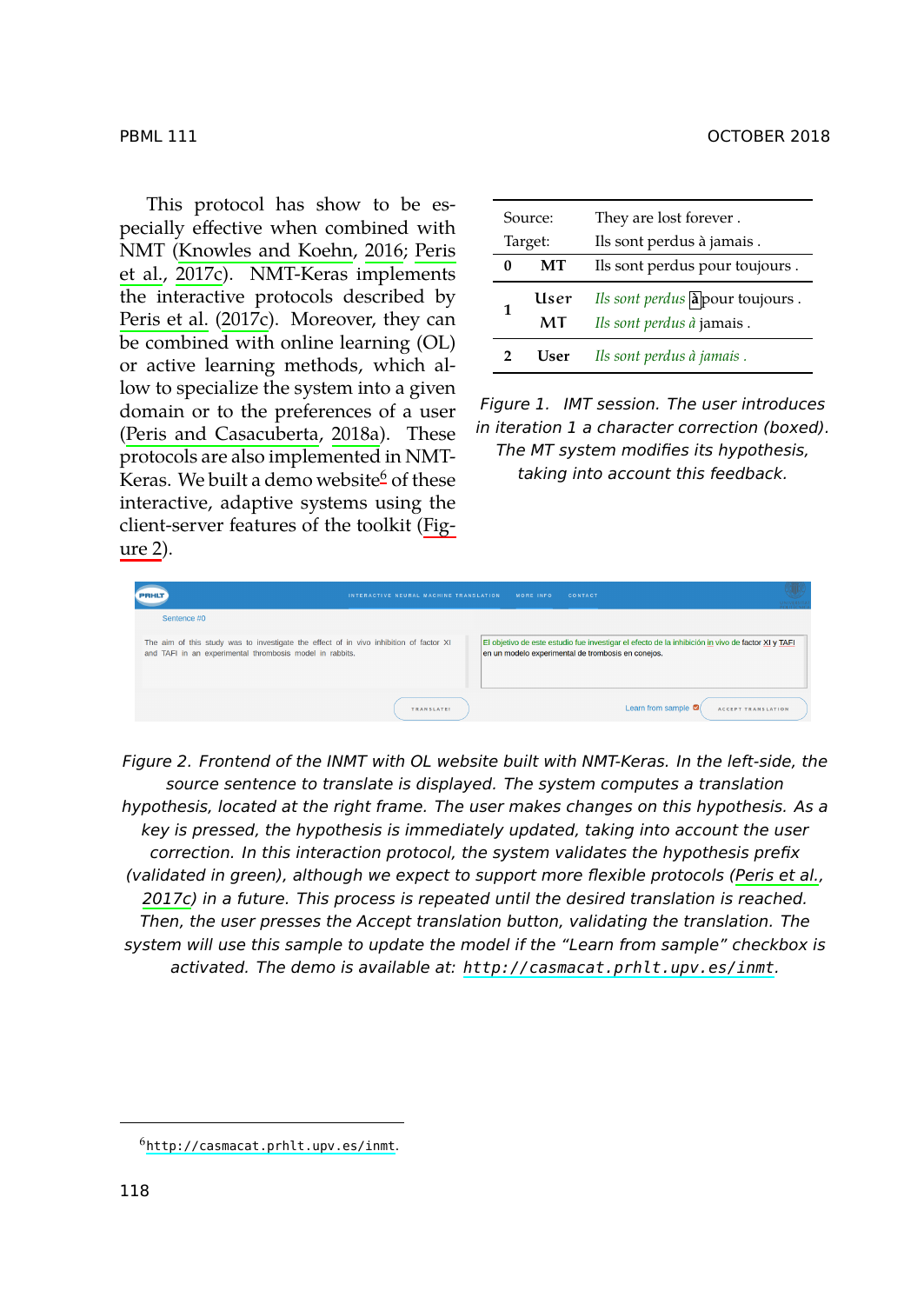<span id="page-6-0"></span>

## **3.2. Tackling other tasks**

The modular design of Keras and Multimodal Keras Wrapper allows to use them to tackle other problems, following the spirit of NMT-Keras. These librarie[s have been](#page-8-6) [used](#page-8-6) [to per](#page-8-6)form video cap[tioning \(Peris](#page-9-8) et al., 2016), egocentric video captioning considering temporal cont[exts \(Bolaños et al.,](#page-10-4) 2018[\), text](#page-10-4) classification (Peris et al., 2017b), food recognition and localization (Bolaños and Radeva, 2016; Bolaños et al., 2017) and visual ques[tion answering](#page-10-5) ([Bolañ](#page-10-5)os et al., 2017).

## **[4. Results](#page-10-4)**

[We repo](#page-9-9)rt now results of NMT-Keras, assessing translation quality and INMT effec[tiveness](#page-6-0). Due to space restrictions, we report resu[lts on two tasks: EU \(Barrac](#page-10-6)hina et al., 2009) and Europarl (Koehn, 2005). More extensive results obtained with NMT-Keras can be found at Peris and Casacuberta (2018a). For the first task, we used the standard partitions. For the Europarl corpus, we used the newstest2012 and newstest2013, as development and test, in order to establish a comparison with other IMT works (e.g. Ortiz-Martínez, 2016). The NMT system was configured as in Peris and Casacuberta (2018a). For the sake of comparison, we include results of phrase-based statistical machine translation (PB-SMT), using the standard setup of Moses (Koehn et al., 2007). We computed significance tests (95%) via approximate randomization and confidence intervals with bootstrap resampling (Riezler and Maxwell, 2005).

Table 1 shows the translation quality. NMT-Keras outperformed Moses, obtaining significant TER and BLEU improvements almost every language pair. Only in one case Moses obtained better TER than NMT-Keras.

|          | TER $( \downarrow )$               |                                                                                                                                 | BLEU $(\uparrow)$ |      |
|----------|------------------------------------|---------------------------------------------------------------------------------------------------------------------------------|-------------------|------|
|          | PB-SMT                             | NMT                                                                                                                             | PB-SMT            | NMT. |
| EU       | $En \rightarrow De$ 54.1 $\pm$ 1.9 | $52.3 + 1.9$ $35.4 + 2.1$ $36.4 + 2.0$<br>En $\rightarrow$ Fr 41.4 ± 1.6 38.4 ± 1.5 47.8 ± 1.7 50.4 ± 1.6                       |                   |      |
| Europarl | En $\rightarrow$ De 62.2 ± 0.3     | $63.1 \pm 0.4$ $19.5 \pm 0.3$ $20.0 \pm 0.3$<br>En $\rightarrow$ Fr 56.1 $\pm$ 0.3 55.0 $\pm$ 0.3 26.5 $\pm$ 0.3 27.8 $\pm$ 0.3 |                   |      |

| Table 1. Results of translation quality for all tasks in terms of TER [%] and BLEU [%].     |
|---------------------------------------------------------------------------------------------|
| Results that are statistically significantly better for each task and metric are boldfaced. |
| Extended results can be found in Peris and Casacuberta (2018a).                             |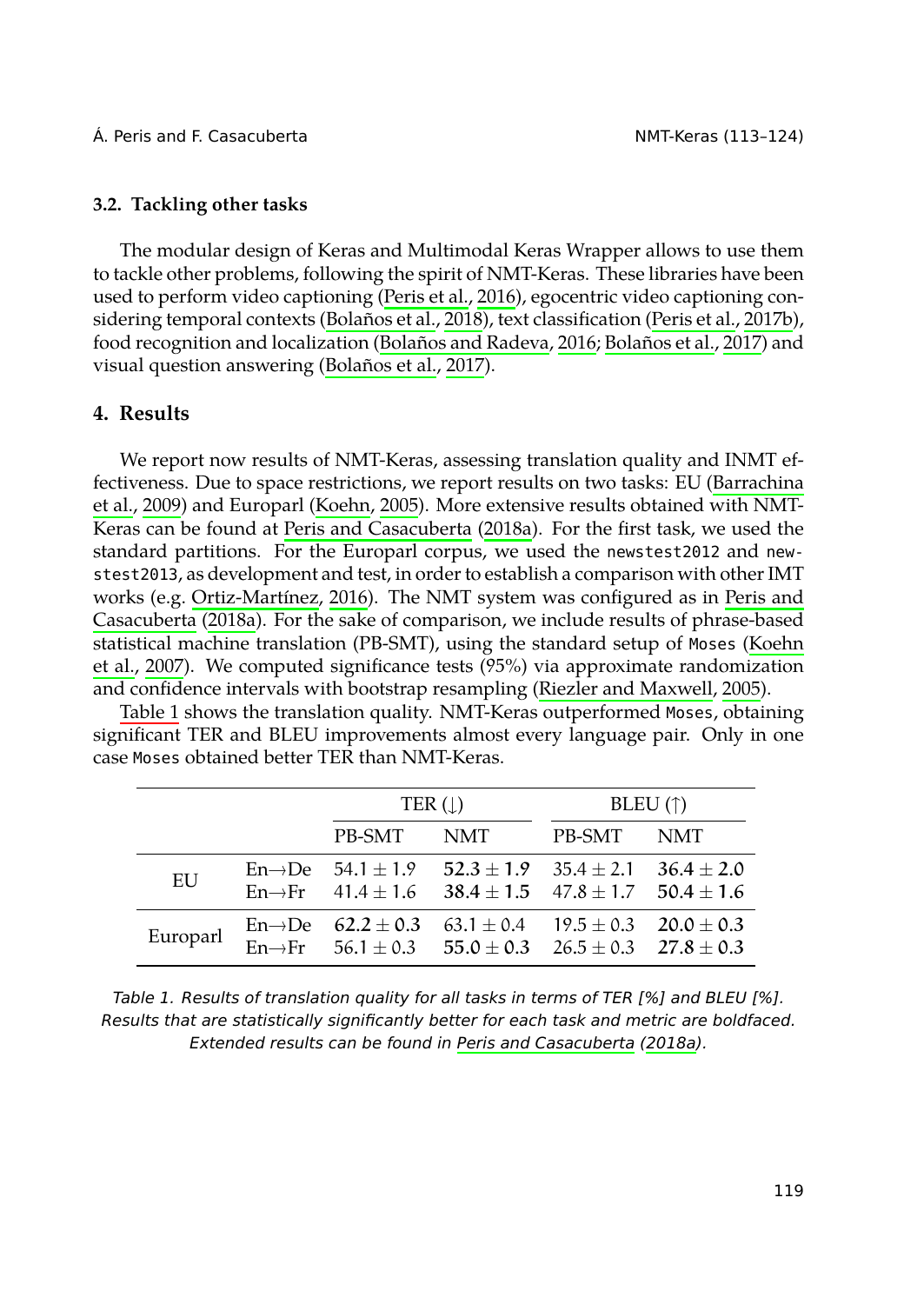## **4.1. Interactive NMT**

We evaluate now the performance of NMT-Keras on an IMT scenario. We are interested in measuring the effort that the user must spend in order to achieve the desired translation. Due to the prohibitive cost that an experimentation with real users conveys, the users were simulated. The references of our datasets were considered to be the desired translations. The amount of effort was measured according to keystroke mouse-action ratio (KSMR) (Barrachina et al., 2009), defined as the number of keystrokes plus the number of mouse-actions required for obtaining the desired sentence, divided by the number of characters of such sentence.

|          |                     | KSMR $[\%]$ ( $\downarrow$ )                                                                         |                           |  |
|----------|---------------------|------------------------------------------------------------------------------------------------------|---------------------------|--|
|          |                     | <b>INMT</b>                                                                                          | <b>SOTA</b>               |  |
| EU       |                     | En $\rightarrow$ De 19.8 $\pm$ 0.5<br>En $\rightarrow$ Fr 16.3 $\pm$ 0.4 25.5 $\pm$ 1.1 <sup>‡</sup> | $30.5 \pm 1.1^{\ddagger}$ |  |
| Europarl | $En \rightarrow De$ | $32.9 \pm 0.2$<br>En $\rightarrow$ Fr 29.8 ± 0.2 44.4 ± 0.5 <sup>†</sup>                             | $49.2 \pm 0.4^{\dagger}$  |  |

*Table 2. [Effort required by IN](#page-10-4)MT systems compared to the state-of-the-art (SOTA), in terms of KSMR [%]. Results that are statistically significantly better for each task and metric are boldfaced. † refers to Ortiz-Martínez (2016), ‡ to Barrachina et al. (2009). Extended results can be found in Peris and Casacuberta (2018a).*

Table 2 shows the performance in KSMR (%) of the INMT systems. We also compare these results with the best results obtained in the literature for each task. All INMT systems outperformed by large the other ones. Again, we refer the reader to Peris and Casacuberta (2018a) for a larger set of experiments, including OL.

## **5. Conclusions**

We introduced NMT-Keras, a toolkit built on the top of Keras, that aims to ease the deployment of complex NMT systems by having a modular and extensible design. NMT-Keras has a strong focus on building adaptive and interactive NMT systems; which leverage the effort reduction of a user willing to obtain high-quality translations. Finally, its flexibility allows the NMT-Keras framework to be applied directly to other problems, such as multimedia captioning or sentence classification.

We intend to continue the active development of the tool, including new functionalities and improving the quality of the source code. Moreover, we hope to integrate our tool into the Keras ecosystem in a near future.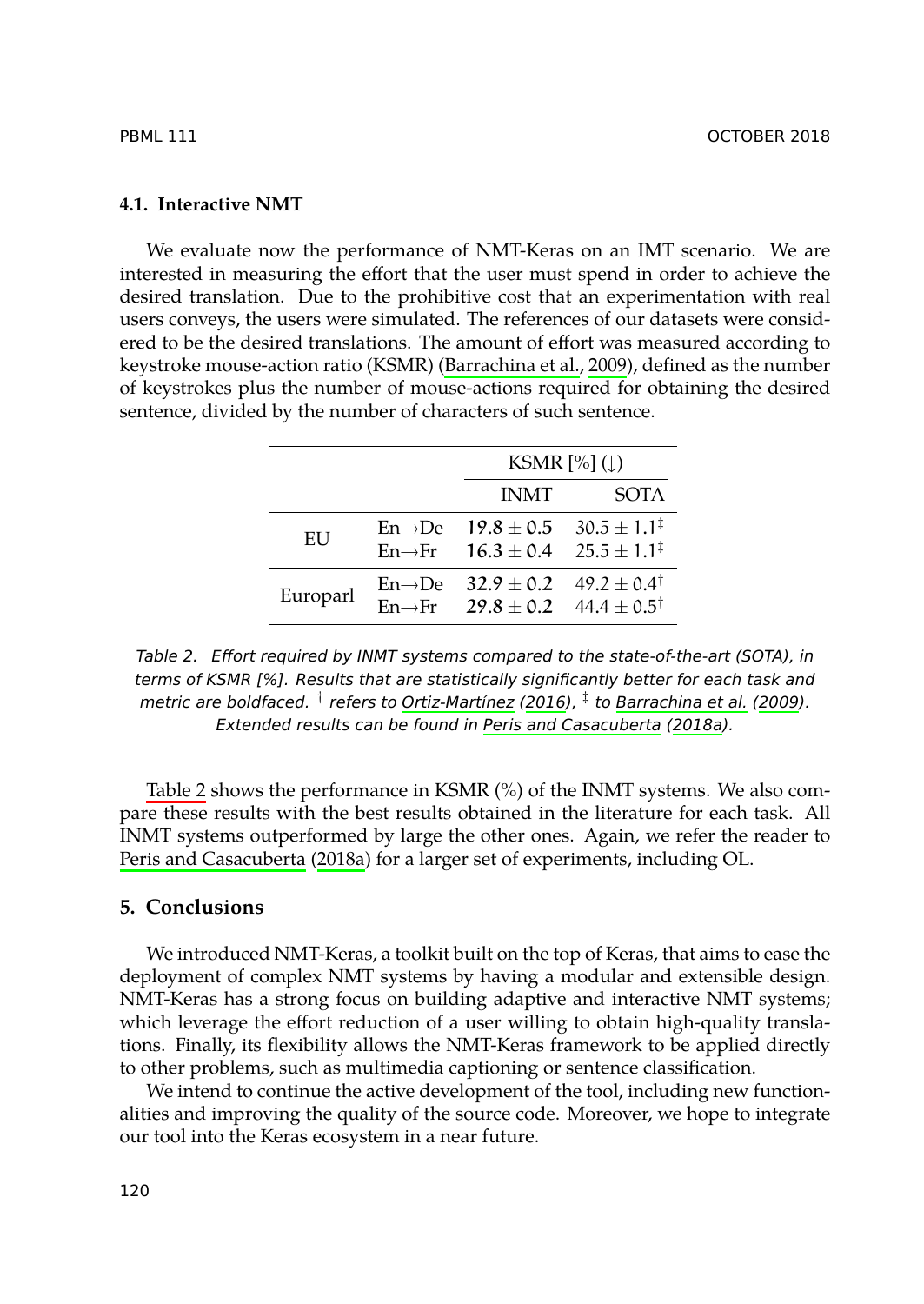## <span id="page-8-1"></span>**Acknowledgements**

<span id="page-8-4"></span>Much of our Keras fork and the Multimodal Keras Wrapper libraries were developed together with Marc Bolaños. We also acknowledge the rest of contributors to these open-s[ource projects. The research leading this work received funding from](https://www.usenix.org/system/files/conference/osdi16/osdi16-abadi.pdf) grants PROMETEO/2018/004 and CoMUN-HaT - TIN2015-70924-C2-1-R. We finally ac[knowledge NV](http://arxiv.org/abs/1409.0473)IDIA Corporation for the donation of GPUs used [in this work.](http://arxiv.org/abs/1409.0473)

## <span id="page-8-6"></span>**Bibliography**

- Abadi, Martín, Paul Barham, Jianmin Chen, Zhifeng Chen, Andy Davis, Jeffrey Dean, Matthieu Devin, Sanjay Ghemawat, Geoffrey Irving, Michael Isard, et al. [TensorFlow: A System for](https://doi.org/10.1162/coli.2008.07-055-R2-06-29) [Large-Scale Machine Learnin](https://doi.org/10.1162/coli.2008.07-055-R2-06-29)g. In *Proceedings of USENIX-OSDI*, volume 16, pages 265–283, 2016. URL https://www.usenix.org/system/files/conference/osdi16/osdi16-abadi.pdf.
- <span id="page-8-7"></span>Bahdanau, Dzmitry, Kyunghyun Cho, and Yoshua Bengio. Neural Machine Translation by Jointly Learning to Align and Translate. *arXiv:1409.0473*, 2015. URL http://arxiv.org/ abs/1409.0473.
- Barrachina, Sergio, Oliver Bender, Francisco Casacuberta, Jorge Civera, Elsa Cubel, Shahram Khadivi, Antonio Lagarda, Hermann Ney, Jesús Tomás, Enrique Vidal, and Juan-Miguel Vilar. Statistical Approaches to Computer-Assisted Translation. *Computational Linguistics*, 35(1):3–28, 2009. doi: 10.1162/coli.2008.07-055-R2-06-29. URL https://doi.org/10.1162/ coli.2008.07-055-R2-06-29.
- <span id="page-8-5"></span>Bolaños, Marc and Petia Radeva. Simultaneous food localization and recognition. In *[ICPR](https://doi.org/10.1016/j.jvcir.2017.11.022)*, [pages 3140–3145, 2016. doi: 10.1109/ICPR](https://doi.org/10.1016/j.jvcir.2017.11.022).2016.7900117.
- <span id="page-8-2"></span>Bolaños, Marc, Aina Ferrà, and Petia Radeva. Food Ingredients Recognition Through Multilabel Learning. In *ICIAP*, pages 394–402, 2017. doi: 10.1007/978-3-319-70742-6\_37.
- <span id="page-8-3"></span>Bolaños, Marc, Álvaro Peris, Fra[ncisco Casacuberta, and Petia Rade](http://arxiv.org/abs/1504.00325)va. VIBIKNet: Visual bidirectional kernelized network for visual question answering. In *Proceedings of IbPRIA*, pages 372–380, 2017. doi: 10.1007/978-3-319-58838-4\_41.
- <span id="page-8-0"></span>Bolaños, Marc, Álvaro Peris, Francisco Casacub[erta, Sergi Soler, and Petia Radeva. Egocentric](http://www.aclweb.org/anthology/W14-4012) video description based on [temporally-linked sequences.](https://github.com/keras-team/keras) *Journal of Visual Communication and Image Representation*, 50:205–216, 2018. doi: 10.1016/j.jvcir.2017.11.022. URL https: //doi.org/10.1016/j.jvcir.2017.11.022.
- Chen, Xinlei, Hao Fang, Tsung-Yi Lin, Ramakrishna Vedantam, Saurabh Gupta, Piotr Dollár, and C Lawrence Zitnick. Microsoft COCO captions: Data collection and evaluation server. *arXiv:1504.00325*, 2015. URL http://arxiv.org/abs/1504.00325.
- Cho, Kyunghyun, Bart van Merriënboer, Dzmitry Bahdanau, and Yoshua Bengio. On the Properties of Neural Machine Translation: Encoder-Decoder Approaches. In *Proceedings of the Workshop on SSST*, pages 103–111, 2014. URL http://www.aclweb.org/anthology/W14-4012.
- Chollet, François et al. Keras. https://github.com/keras-team/keras, 2015. GitHub repository.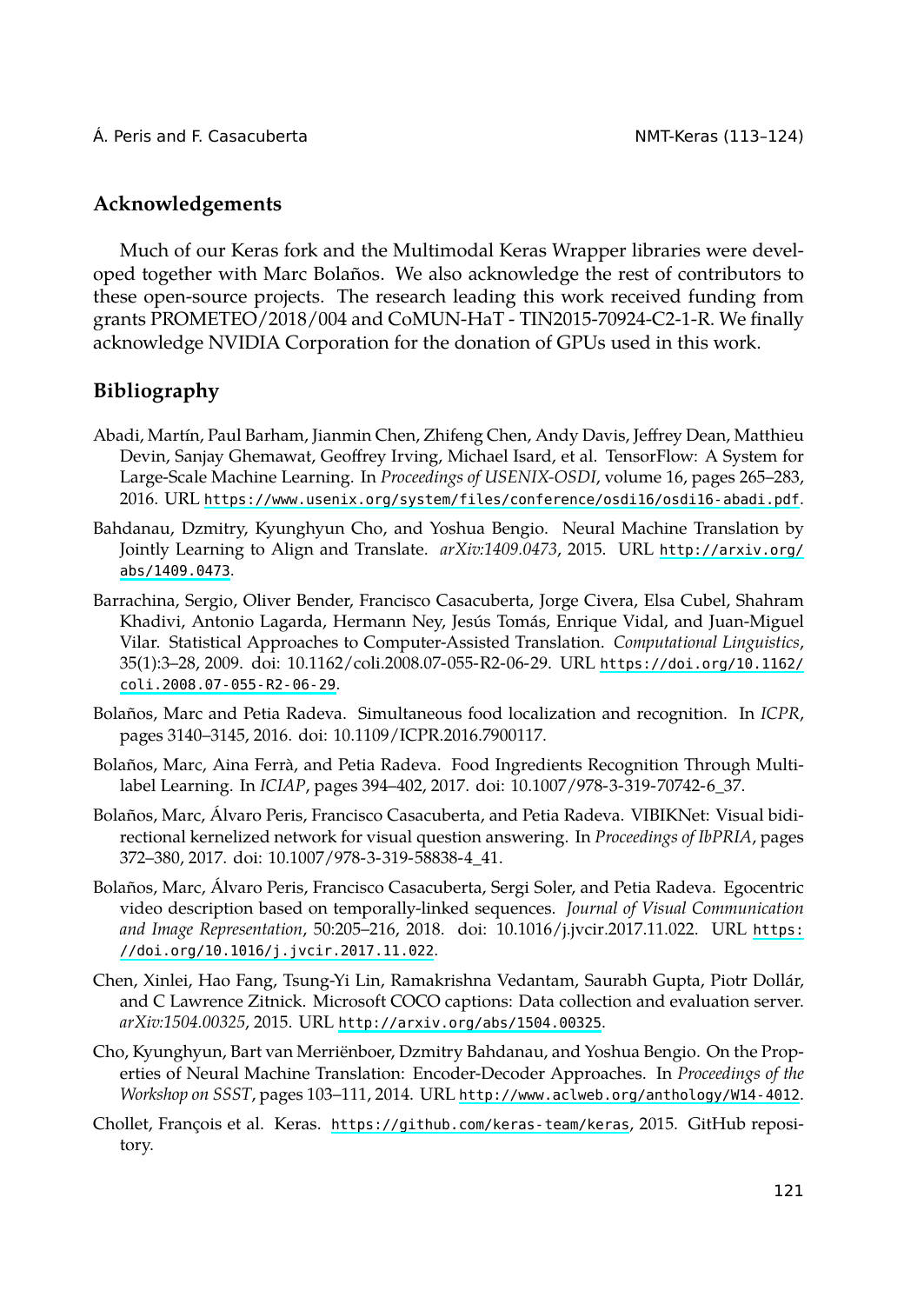- <span id="page-9-7"></span><span id="page-9-4"></span><span id="page-9-2"></span><span id="page-9-1"></span>Duchi, John, Elad Hazan, and Yoram Singer. Adaptive subgradient methods for online learning and stochastic optimization. *Journal of Machine Learning Research*, 12:2121–2159, 2011. URL http://dl.acm.org/citation.cfm?id=2021068.
- <span id="page-9-0"></span>Gelbart, Michael A., Jasper Snoek, and Ryan P. Adams. Bayesian Optimization with Unknown Constraints. In *Proceedings of UAI*, pages 250–259. AUAI Press, [2914. ISBN 978-0-9749039-](https://doi.org/10.1162/neco.1997.9.8.1735) 1-0. URL [http://dl.](https://doi.org/10.1162/neco.1997.9.8.1735)acm.org/citation.cfm?id=3020751.3020778.
- Glorot, Xavier and Yoshua Bengio. Understanding the difficulty of training deep feedforward neural networks. In *Proceedings of AISTATS*, pages 249–2[56, 2010. URL](http://arxiv.org/abs/1502.03167) http:// [proceedings](http://arxiv.org/abs/1502.03167).mlr.press/v9/glorot10a/glorot10a.pdf.
- <span id="page-9-6"></span>He, Kaiming, Xiangyu Zhang, Shaoqing Ren, and Jian Sun. Delving deep into rectifiers: Surpassing human-level performance on imagenet classification. In *Proceedings of ICCV*, pages 1026–1034, 2015.
- <span id="page-9-5"></span>Hochreiter, Sepp and Jürgen Schmidhuber. Long Short-Term Memory. *Neural Computation*, 9(8):1735–1780, 1997. doi: [10.1162/neco.1997.9.8.1735. URL](http://arxiv.org/abs/1412.6980) https://doi.org/10.1162/ neco.1997.9.8.1735.
- <span id="page-9-3"></span>Ioffe, Sergey and Christian Szegedy. Batch normalization: Accelerating [deep network training](http://papers.nips.cc/paper/6698-self-normalizing-neural-networks.pdf) [by reducing internal covariate shift.](http://papers.nips.cc/paper/6698-self-normalizing-neural-networks.pdf) *arXiv:1502.03167*, 2015. URL http://arxiv.org/abs/ 1502.03167.
- Jean, Sébastien, Kyunghyun Cho, Roland Memisevic, and Yoshua Bengio. On Using Very Large Target Vocabulary for Neural Machine Translation. In *[Proceedings of ACL](http://www.aclweb.org/anthology/P17-4012)*, pages 1–10, 2015. doi: 10.3115/v1/P15-1001. URL http://www.aclweb.org/anthology/P15-1001.
- Kingma, Diederik and Jimmy Ba. Ada[m: A method for stochastic optimization.](https://www.cs.jhu.edu/~phi/publications/neural-interactive-translation.pdf) *[arXiv:1412.6980](https://www.cs.jhu.edu/~phi/publications/neural-interactive-translation.pdf)*, 2014. URL http://arxiv.org/abs/1412.6980.
- <span id="page-9-8"></span>Klambauer, Günter, Thomas Unterthiner, Andreas Mayr, and Sepp Hochreiter. Selfnormalizing neural networks. In *NIPS*, pages 9[71–980, 2017. URL](http://homepages.inf.ed.ac.uk/pkoehn/publications/europarl-mtsummit05.pdf) http://papers.nips. [cc/paper/6698-self-normalizing-neura](http://homepages.inf.ed.ac.uk/pkoehn/publications/europarl-mtsummit05.pdf)l-networks.pdf.
- <span id="page-9-9"></span>Klein, Guillaume, Yoon Kim, Yuntian Deng, Jean Senellart, and Alexander Rush. OpenNMT: Open-Source Toolkit for Neural Machine Translation. *Proceedings of ACL 2017, System Demonstrations*, pages 67–72, 2017. URL http://www.aclweb.org/anthology/P17-4012.
- Knowles, Rebecca and Philipp Koehn. Neural Interactive Translation Pr[ediction. In](http://dl.acm.org/citation.cfm?id=1557769.1557821) *Proceedings of the AMTA*[, pages 107–120, 20](http://dl.acm.org/citation.cfm?id=1557769.1557821)16. URL https://www.cs.jhu.edu/~phi/publications/ neural-interactive-translation.pdf.
- Koehn, Philipp. Europarl: A parallel corpus for statistical machine translation. In *Proceedings of the MT Summit*, pages 79–86, 2005. URL http://homepages.inf.ed.ac.uk/pkoehn/ publications/europarl-mtsummit05.pdf.
- Koehn, Philipp, Hieu Hoang, Alexandra Birch, Chris Callison-Burch, Marcello Federico, Nicola Bertoldi, Brooke Cowan, Wade Shen, Christine Moran, Richard Zens, Chris Dyer, Ondřej Bojar, Alexandra Constantin, and Evan Herbst. Moses: Open Source Toolkit for Statistical Machine Translation. In *Proceedings of ACL*, pages 177–180, 2007. URL http://dl.acm.org/ citation.cfm?id=1557769.1557821.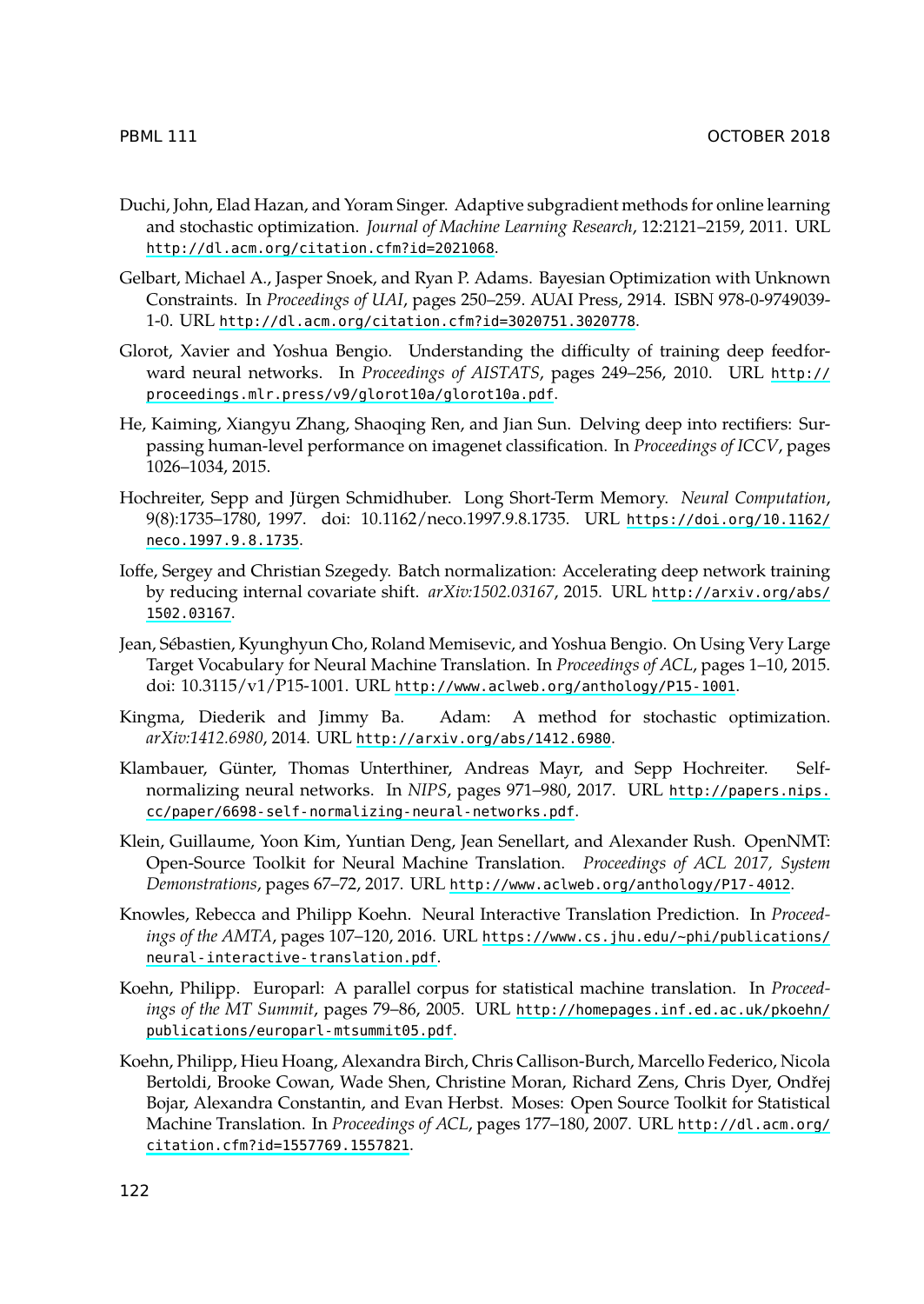- <span id="page-10-5"></span><span id="page-10-4"></span><span id="page-10-1"></span>Luong, Thang, Hieu Pham, and Christopher D. Manning. Effec[tive Approaches to Attention-](http://arxiv.org/abs/1802.03594)[Based](http://arxiv.org/abs/1802.03594) Neural Machine Translation. In *Proceedings of EMNLP*, pages 1412–1421, 2015. doi: 10.18653/v1/D15-1166. URL http://www.aclweb.org/anthology/D15-1166.
- Ortiz-Martínez, Daniel. Online Learning for Statistical Machi[ne Translation.](https://arxiv.org/abs/1807.11243) *Computational [Lingui](https://arxiv.org/abs/1807.11243)stics*, 42(1):121–161, 2016. doi: 10.1162/COLI\_a\_00244.
- Pascanu, Razvan, Caglar Gulcehre, Kyunghyun Cho, and Yoshua Bengio. How to Construct Deep Recurrent Neural Networks. *[arXiv:1312.6026](https://doi.org/10.1007/978-3-319-44781-0_1)*, 2014. URL https://arxiv.org/abs/ 1312.6026.
- Peris, Álvaro and Francisco Casacuberta. Online Learning for Effort Reduction in Interactive Neural Machine Translation. *arXiv:1802.03594*, 2018a. URL [http://arxiv.org/abs/1802.](http://arxiv.org/abs/1706.03196) 03594.
- Peris, Álvaro and Francisco Casacuberta. Active Learning for Interactive Neural Machine Translation of Data Streams. *arXiv:1807.11243*, 2018b. URL https://arxiv.org/abs/1807. 11243.
- Peris, Álvaro, Marc Bolaños, Petia Radeva, and Francisco Casacu[berta. Video Description using](https://doi.org/10.1016/j.csl.2016.12.003) [Bidirectional Rec](https://doi.org/10.1016/j.csl.2016.12.003)urrent Neural Networks. In *Proceedings of ICANN*, pages 3–11, 2016. doi: 10.1007/978-3-319-44781-0. URL https://doi.org/10.1007/978-3-319-44781-0\_1.
- <span id="page-10-6"></span>Peris, Álvaro, Luis Cebrián, and Francisco Casacuberta. Online Learning for Ne[ural Machine](http://www.aclweb.org/anthology/W05-0908) [Translation Post-editing.](http://www.aclweb.org/anthology/W05-0908) *arXiv:1706.03196*, 2017a. URL http://arxiv.org/abs/1706.03196.
- <span id="page-10-3"></span><span id="page-10-0"></span>Peris, Álvaro, Mara Chinea-Ríos, and Francisco Casacuberta. Neural Networks Classifier for Data Selection in Statistical Machine Translation. *The Prague Bulletin of Mathematical Linguistics*, 1(108):283–294, 2017b. doi: 10.1515/pralin-2017-0027.
- <span id="page-10-2"></span>Peris, Álvaro, Miguel Domingo, and Francisco Casacuberta. Interactive neural machine translation. *Computer Speech & Language*[, 45:201–220, 2017c. URL](http://www.aclweb.org/anthology/P16-1162) https://doi.org/10.1016/j. csl.2016.12.003.
- Riezler, Stefan and John T Maxwell. On some pitfalls in automatic evaluation and significance testing for MT. In *Proceedings of the workshop on MTSE*, page[s 57–64, 2005. URL](http://aclweb.org/anthology/E17-3017) http://www. aclweb.org/anthology/W05-0908.
- Sch[uster, Mik](http://aclweb.org/anthology/E17-3017)e and Kuldip K. Paliwal. Bidirectional Recurrent Neural Networks. *IEEE Transactions on Signal Processing*, 45(11):2673–2681, 1997. doi: 10.1109/78.650093.
- Sennrich, Rico, Barry Haddow, and Alexandra Birch. Neura[l Machine Translation of Rare](http://jmlr.org/papers/v15/srivastava14a.html) [Words with Subwo](http://jmlr.org/papers/v15/srivastava14a.html)rd Units. In *Proceedings of the ACL*, pages 1715–1725, 2016. doi: 10.18653/v1/P16-1162. URL http://www.aclweb.org/anthology/P16-1162.
- Sennrich, Rico, Orhan Firat, Kyunghyun Cho, Alexandra Birch, Barry Haddow, Julian Hitschler, Marcin Junczys-Dowmunt, Samuel Läubli, Antonio Valerio Miceli Barone, Jozef Mokry, and Maria Nadejde. Nematus: a Toolkit for Neural Machine Translation. In *Proceedings of the Software Demonstrations at EACL*, pages 65–68, 2017. URL http://aclweb.org/anthology/ E17-3017.
- Srivastava, Nitish, Geoffrey E Hinton, Alex Krizhevsky, Ilya Sutskever, and Ruslan Salakhutdinov. Dropout: a simple way to prevent neural networks from overfitting. *Journal of Machine Learning Research*, 15(1):1929–1958, 2014. URL http://jmlr.org/papers/v15/ srivastava14a.html.